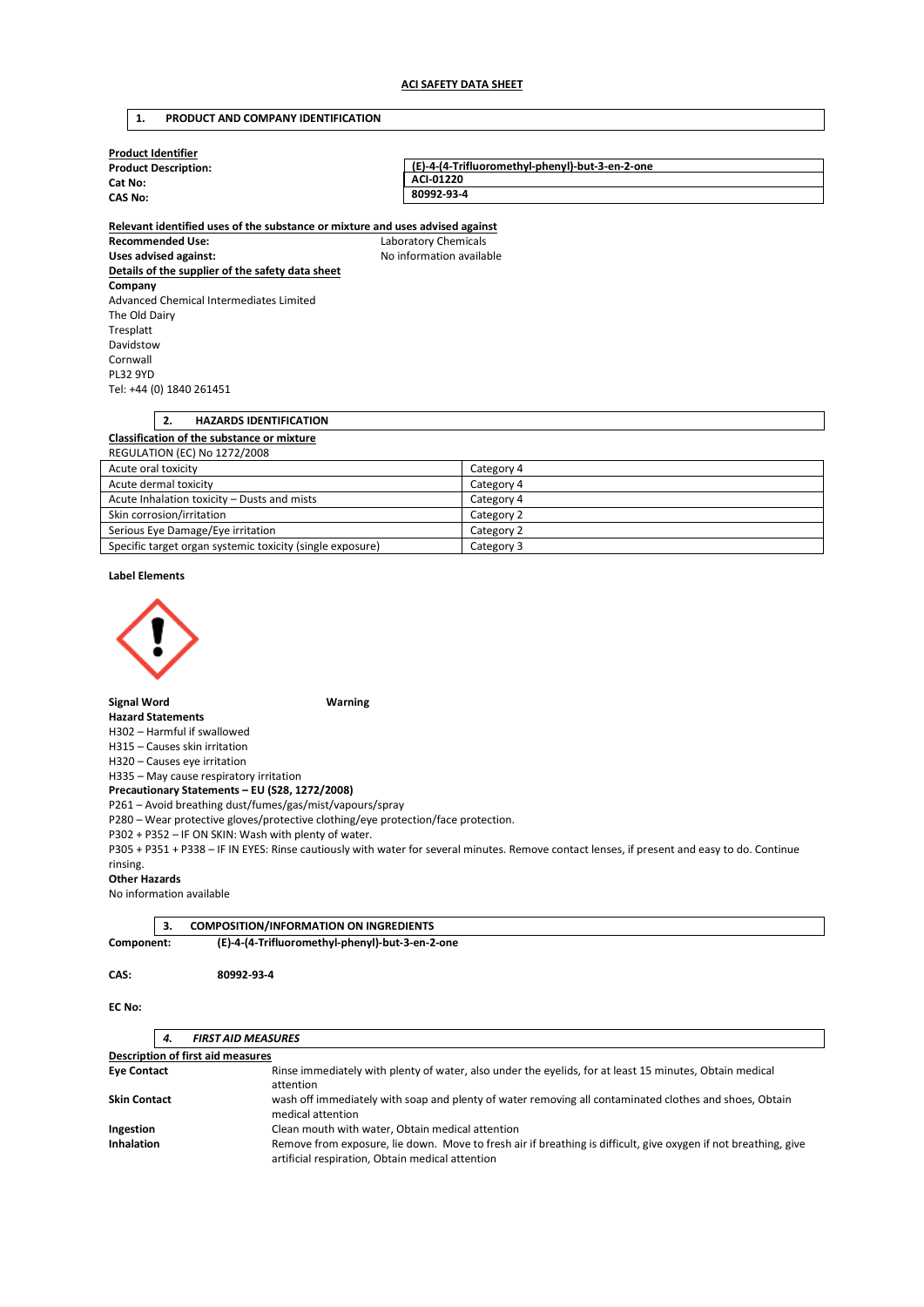### **5. FIRE-FIGHTING MEASURES**

**Extinguishing media** 

**Suitable Extinguishing Media**  Water spray Carbon dioxide (CO2) Dry chemical foam **Extinguishing media which must not be used for safety reasons**  No information available **Special hazards arising from the substance or mixture**  Thermal decomposition can lead to release of irritating gases and vapours **Advice for fire-fighters**  As in any fire, wear self-contained breathing apparatus pressure-demand, MSHA/NIOSH (approved or equivalent) and full protective gear.

## **6. ACCIDENTAL RELEASE MEASURES**

**Personal precautions, protective equipment and emergency procedures** 

Ensure adequate ventilation **Environmental precautions** 

Prevent further leakage or spillage if safe to do so

**Methods and material for containment and cleaning up** 

Sweep up or spillage and collect in suitable container for disposal. Use suitable absorbent if required. Do not let this chemical enter the environment

### **7. HANDLING AND STORAGE**

**Precautions for Safe Handling** 

Avoid contact with skin and eyes. Do not breath dust. Do not breath vapours or spray mist. Do not ingest

**Conditions for Safe Storage, including and incompatibilities** 

Keep in a dry, cool and well-ventilated place. Keep container tightly closed.

**8. EXPOSURE CONTROLS/PERSONAL PROTECTION** 

**Control Parameters Exposure limits Exposure limits Not applicable Derived No Effect Level (DNEL)** No information available **Predicted No Effect Concentration** No information available **(PNEC)** 

**Exposure Controls** 

**Engineering Measures** Ensure adequate ventilation, especially in confined areas. Ensure that eyewash stations

**Personal Protective Equipment** 

- 1. **Eye protection Goggles**
- **2. Hand protection Protective gloves**
- 
- 
- **3. Skin and body protection** Wear appropriate protective gloves and clothing to prevent skin exposure **4. Respiratory protection** Follow the OSHA respirator regulations found in 29 CFR 1910.134 OR European Standard EN 149. Use a NIOSH/MSHA or European Standard EN 149 approved respirator if exposure limits are exceeded or if irritation or other symptoms are experienced.

**Environmental Exposure Controls No information available** 

**Hygiene Measures** Handle in accordance with good industrial hygiene practice

and safety showers are close to workstation location.

# **9. PHYSICAL AND CHEMICAL PROPERTIES**

| <b>Physical State</b>      | Solid     |
|----------------------------|-----------|
| Appearance                 | Off-white |
| <b>Boiling Point/Range</b> |           |
| <b>Melting Point/Range</b> |           |
| <b>Flash Point</b>         |           |
|                            |           |
| <b>Molecular Formula</b>   | C11H9F3O  |
| <b>Molecular Weight</b>    | 214.19    |
|                            |           |

## **10. STABILITY AND REACTIVITY**

**Reactivity Chemical Stability**  Stable under normal conditions **Possibility of Hazardous Reactions**  Hazardous Polymerization available No information available Hazardous Reactions **No information available Conditions to Avoid**  Incompatible products. Heat. **Incompatible Materials**  Acids, bases, strong oxidizing agents, strong reducing agents, **Hazardous Decomposition Products**  In combustion emits toxic fumes.